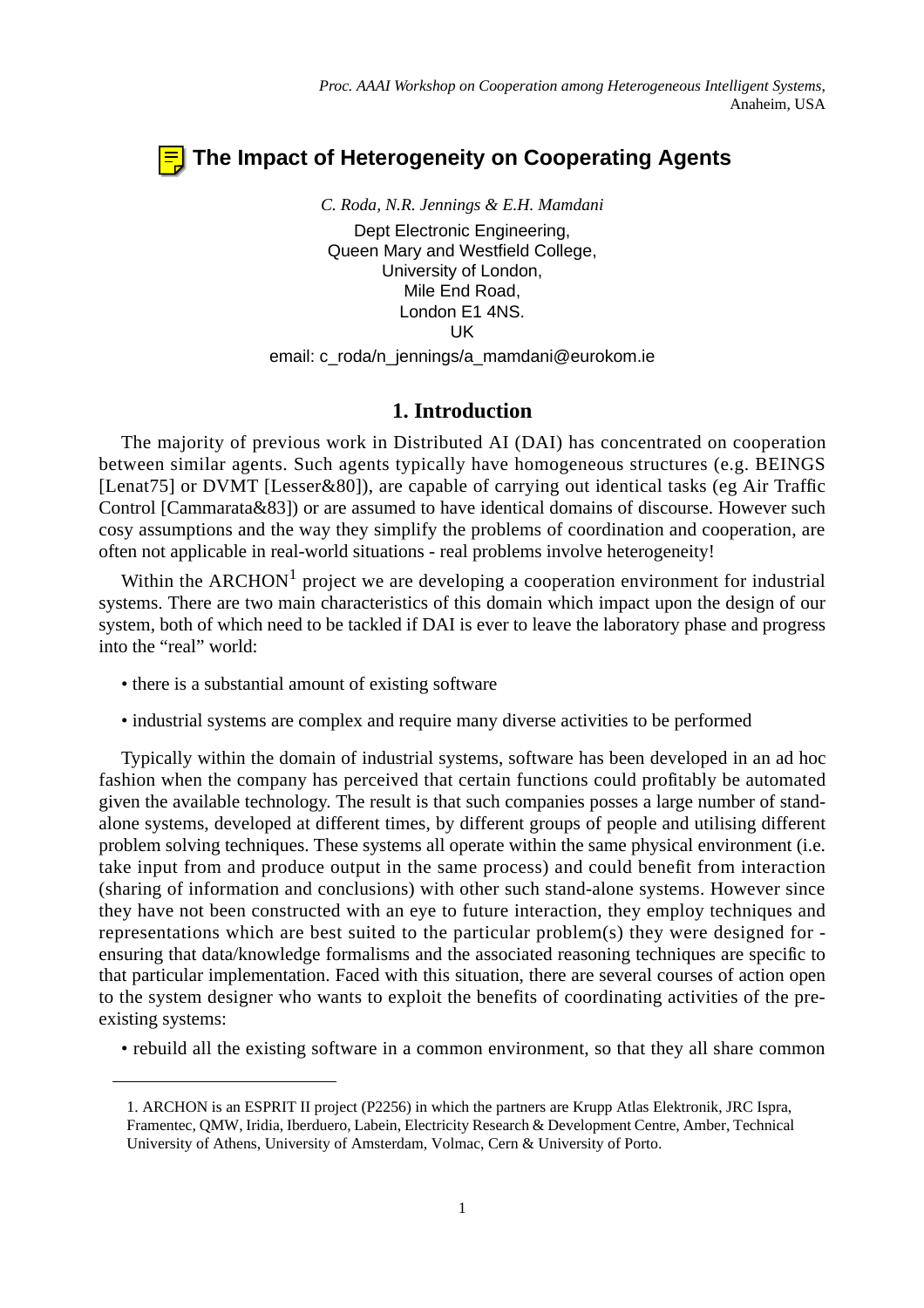representations, reasoning mechanisms and knowledge semantics

• construct a framework into which these existing systems can be incorporated (with minimal modifications) which allows them to communicate and cooperate with each other.

> Typical examples of the modifications which have to be made include allowing the cooperation to affect the control instance of the system and altering the system's presentation of information to the user (to incorporate the fact that the system is now a team member, not merely an individual).

We chose the latter option and within this paper we relate some of our experiences with the aim of highlighting the major pitfalls and problems which need to be addressed<sup>2</sup>. A further design force which follows from the desire to incorporate pre-existing systems is that they will be capable of significant processing in their own right and that they will be able to solve a large percentage of their problems alone (i.e. they are (semi-) autonomous problem solvers)<sup>3</sup>.

In addition to the problems of heterogeneity associated with pre-existing systems, we argue that even when designing a cooperating systems anew problems associated with heterogeneity cannot be avoided if the domain is sufficiently complex. Consider, for example, the domain of industrial process control; examination of a typical scenario reveals that at least the following generic functions can be identified [Gaussens90]:

| Diagnosis: | delivering an understanding of a world state given some information about this       |  |
|------------|--------------------------------------------------------------------------------------|--|
|            | world                                                                                |  |
| Planning:  | sequence a set of possible actions                                                   |  |
| Control:   | particular case of planning where actions are executable and low-level               |  |
|            | Cynomician, reflecting decision link between discussic of a dynamical system and the |  |

Supervision: reflecting decision link between diagnosis of a dynamical system and the alternative actions needed for exceptional situation handling

The wide range of problem solving techniques necessary for each of these sub-areas means that a common technique and knowledge/data representation would be infeasible. To obtain the necessary complexity, different techniques will be needed for different tasks and even within a single generic task more than one technique may be employed (eg in diagnosis there may be a heuristic-based component and a model based component). This wide spectrum of problem solving paradigms required, clearly indicates that any solution based on a cooperating systems metaphor will encounter, and have to deal with, many forms of heterogeneity.

The remainder of this paper is divided into three sections: firstly a brief overview of the ARCHON approach to multi-agent systems, secondly a classification of the types of heterogeneity which may be present in a multi-agent system and finally a discussion of how such heterogeneity affects the knowledge and reasoning requirements of cooperating systems.

<sup>2.</sup> Huhns et al. describe a communication aid which can be attached to existing expert systems enabling them to interact with other expert systems. However this is a lower level description of the possible problems associated with communication (such as deadlock) and it does not address the types of issues presented in this paper [Huhns&90].

<sup>3.</sup> By limiting the scope to sophisticated problem solvers we rule out one possible dimension of heterogeneity, that of the complexity of problem solvers within the community; see [Steiner&90] for an illustration of communities composed of agents composed of vastly differing levels of complexity.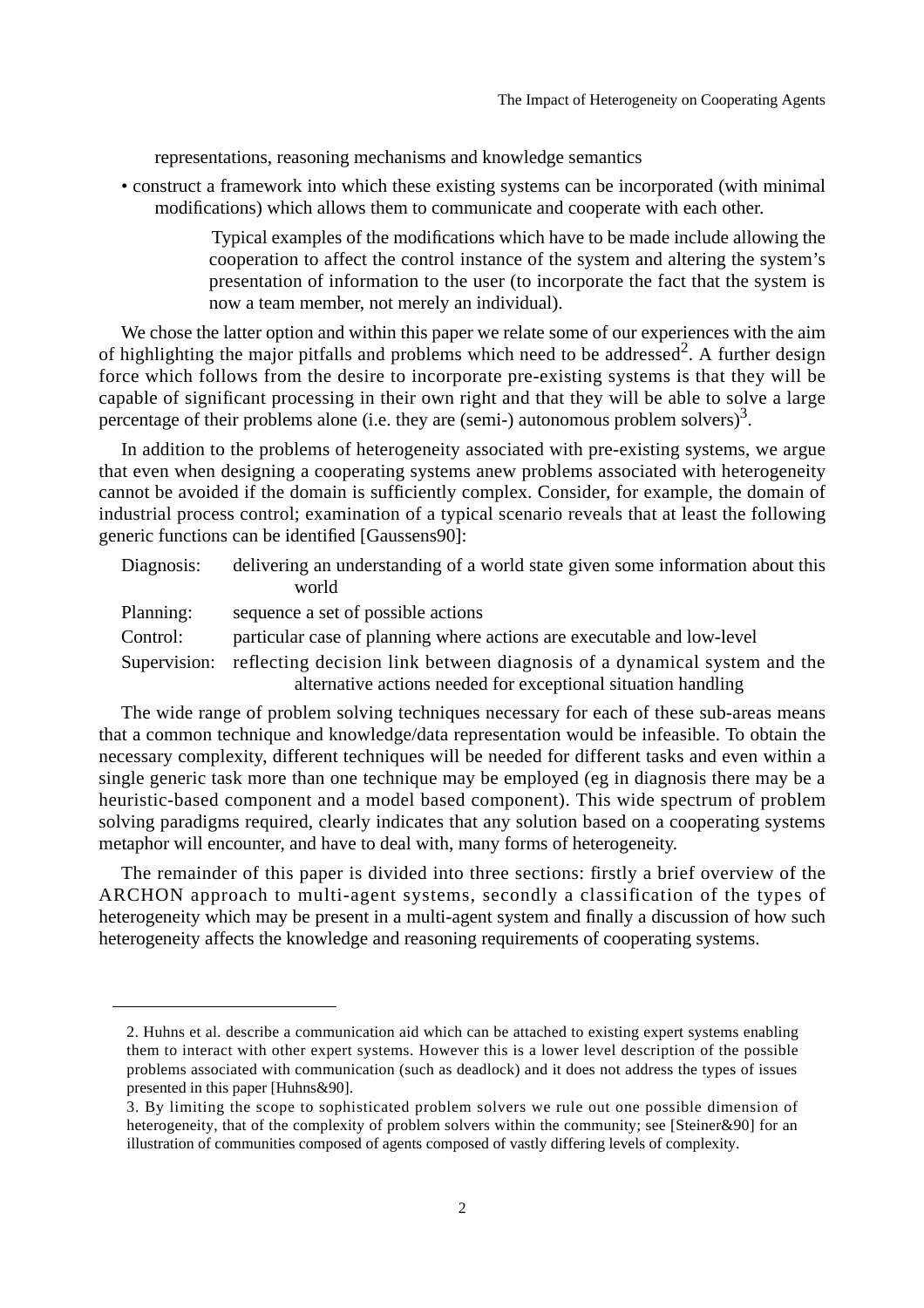#### **2. The ARCHON Approach**

In order to cooperate in a purposeful manner an entity needs to have knowledge (be aware) of problem solving activity at both a local and a community level. To be successful, it must know how its own activity impacts on that of others, what are their intentions and current activities and what is the community actually trying to achieve. It is generally the case that the accuracy of such knowledge is directly proportional to the degree of coherent and coordinated behaviour which can be observed in such a system. In practice there is a trade-off between maintaining such information (i.e. modelling other agents) and actually performing useful problem solving, the two dominant characteristics in this trade-off being the dynamicity of each agent and the completeness of the model that agents maintain. If agents have a complete model of each acquaintance: skills, reasoning methods, payoff of actions and so on, and this model is completely accurate at all the times, entirely coordinated behaviour can be obtained at the cost of the computation necessary to evaluate this information (see [Genesereth&86, Rosenschein&89] for example). Unfortunately, in real world applications is not normally possible to have a complete and updated model of all acquaintances at all times:

- each model would almost be a complete replica of the modelled acquaintance
- the evaluation of this model would involve expensive computations
- some characteristics of acquaintances cannot be exactly modelled at all times because of their dynamicity (e.g. workload, computational resources, etc.)

Normally only a partial model can be maintained and this has to be updated whenever new/ more recent information is required. In order to update the acquaintance model communication must be established among the agents, therefore the achievement of coordinated behaviour requires the burden of communicating information in addition to that of keeping updated acquaintance models and evaluating this information. The level of heterogeneity of systems in the community has a strong impact on the ability of each agent to evaluate the activities of its acquaintances and also on the structure of the model that each agent should maintain of others. This subject is discussed more extensively in section four.

It is possible that what looks like "coordinated" behaviour (from an external perspective) may occur if such knowledge is completely lacking. An example of such a situation is when two art enthusiasts independently arrive at an art gallery with the aim of destroying a particularly shocking picture. One of them is intercepted by the guard, but because the guard is distracted, the other succeeds [Power84]. However by examining the mental state of the participants it is clear that they are not cooperating in the true sense of the word [Galliers89]. Master-slave behaviour can also be interpreted as a type of cooperation requiring minimal coordination knowledge. The master need only know that the slave has certain capabilities and it will endeavour to supply all the services requested, the slave that all the master's requests should be obeyed (if possible). It is apparent that different organizations require different levels of knowledge about the community [Fox81], but we will not dwell on this subject here. Rather we will concentrate on the knowledge required by a community of semi-autonomous agents in order to cooperate in the presence of several types of heterogeneity.

As described previously, we have to deal with pre-existing systems which, in general, have no knowledge about cooperation. In order to give such systems a social competence (the ability to participate in group activity) we can: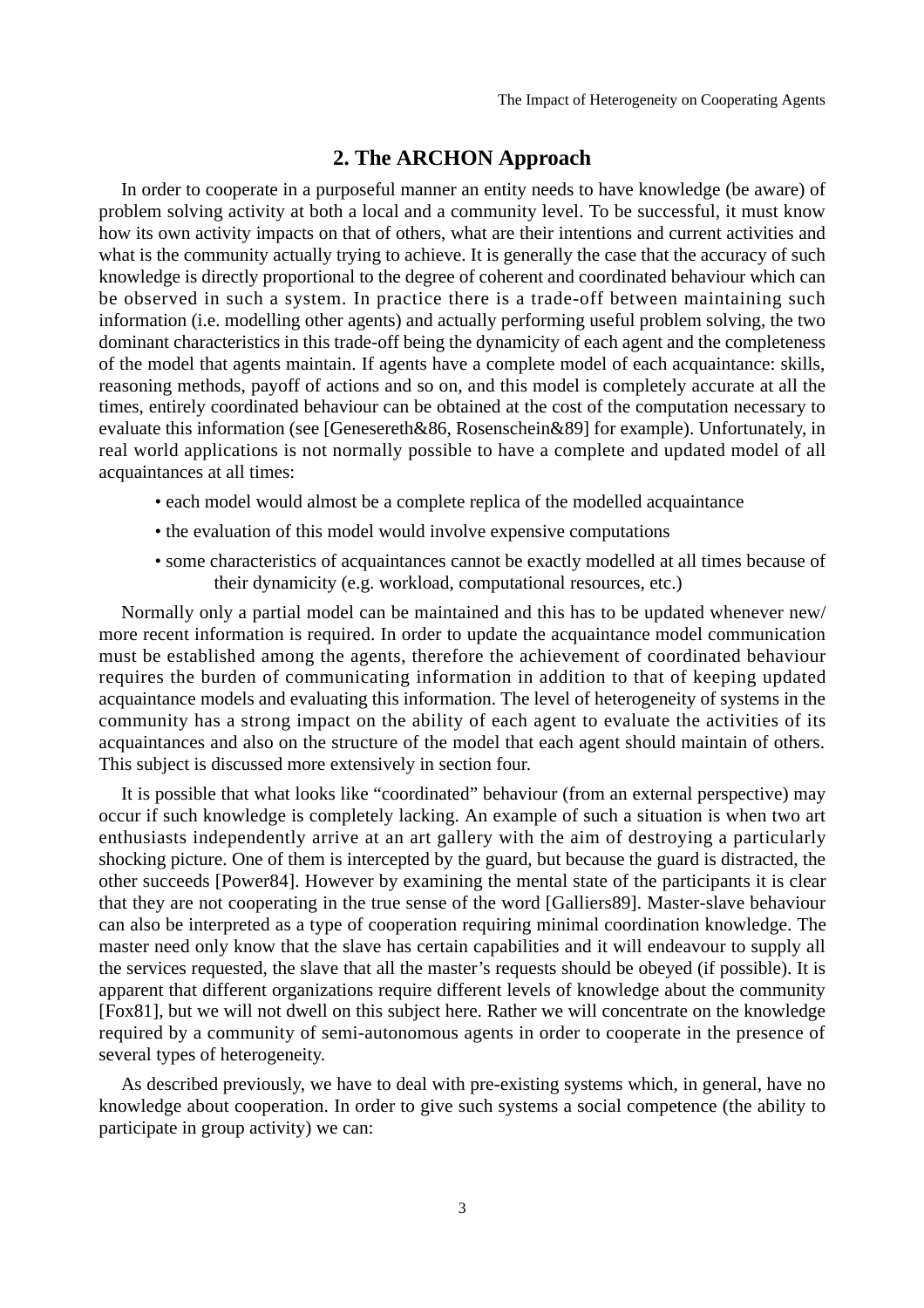- radically modify their control structure
- introduce the necessary knowledge into purpose built "coordination agents"
- introduce a structure (layer) dedicated to social activities "on top" of each problem solver

The latter solution was adopted because it maintains decentralised control over the community (greater reliability and graceful performance degradation) and introduces minimal modifications to the possibly pre-existing problem solver. In essence, therefore, the cooperation (ARCHON) layer facilitates planning and operation in a cooperative environment - this process involves making use of, and maintaining, information about other agents as well as about the self and the ability to interact in various styles. We indicate here the types of knowledge which may be maintained at the AL and in following sections highlight how different types of heterogeneities impact upon the requirements for this knowledge. A formal basis for describing the knowledge required to support cooperative activity is one of the major open issues in contemporary DAI research and therefore we propose this classification based upon experimentation only (like many others before us, e.g. [Avouris&89, Brandau&89, Gasser&88, Werner89]):

• State Knowledge

Indicates the activities which are currently being carried out, how far they have progressed and when they are likely to be completed.

e.g. each agent maintains a description of the tasks it is carrying out and their status (executing, finished, waiting for information, etc.)

• Capability Knowledge

Knowledge about actions which can be performed, how they are combined to achieve particular results, the information they require, the results which can be expected.

• Intentional Knowledge

Gives a high level description of the targets an agent is working towards or will be working towards in the near future (they represent the systems longer term objectives<sup>4</sup>). Complex agents are likely to have several intentions active at any one time and an agent's intentions may conflict with those of others within the community.

• Evaluative Knowledge

When faced with several alternatives for achieving the same objective, evaluative knowledge provides a means of distinguishing between them.

e.g. tasks T1 and T2 may both produce result R, however one may produce the result

<sup>4.</sup> Intentions have been used to describe many different concepts (eg [Bratman90, Cohen&90, Werner89]); however within this context they refer to a desired state without reference for how that state can be reached. The distinction between plans and intentions is well defined in [Pollack90]: plans correspond to recipes for performing particular actions or for achieving particular goal states and are "known" by an agent. Intentions are adopted and are used to guide an agent's problem solving activity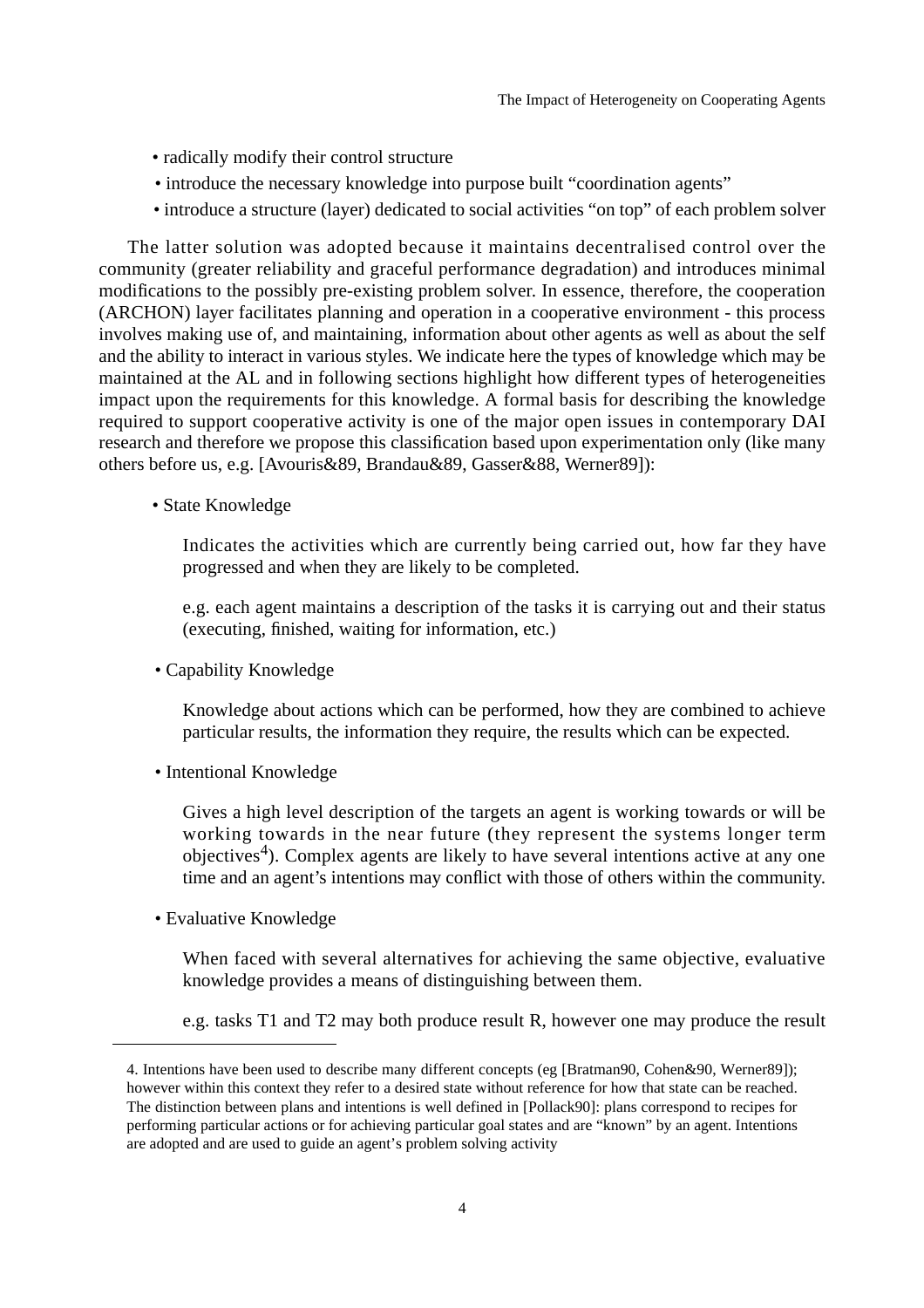in a faster way than the other. All things being equal, an agent would usually use this information to select the task which can produce the result fastest.

• Domain Knowledge

Facts and relationships which hold true of the environment in which the agent is operating.

e.g. never do task T1 and T2 in parallel, task T1 is more important than T2 in most circumstances and so on.

## **3. Heterogeneity: A Classification**

In the ARCHON environment, each agent is composed of a sub-system which acts at the domain level and performs the actual problem solving (DLS: Domain Level System) and of an ARCHON Layer (AL) which takes charge of that agent's social activities<sup>5</sup>. The ALs are homogeneous<sup> $6$ </sup>, meaning heterogeneity is confined to the DLS. This heterogeneity can be observed at various levels:

| Type                    | Example                                           |
|-------------------------|---------------------------------------------------|
| PURPOSE &               | Designed to perform different tasks               |
| <b>SEMANTIC</b>         | Assign different semantics to same syntactic item |
| <b>ARCHITECTURE</b>     | eg Expert Systems: Frames, Blackboard, etc.       |
|                         | eg Databases: Relational, Hierarchical, etc.      |
| <b>SYSTEM TYPE</b>      | Classical control, database, expert system        |
| PROGRAMMING LANGUAGE    | written using different programming languages     |
| <b>OPERATING SYSTEM</b> | <i>implemented on different operating systems</i> |

We postulate that only the top two heterogeneity levels have a significant impact on cooperative activity. Lower level heterogeneities are normally hidden (e.g. it is possible to use a programming language in several operating system environments because the compiler hides any difference), but may occasionally be exploited (e.g. a task may be assigned to a certain agent because it is implemented on superior hardware). However these issues are only of marginal

<sup>5.</sup> Obviously these two activities are not disjoint - what an agent does locally effects its position within the community and its success in cooperative interactions effects its local activities.

<sup>6.</sup> The Archon Layer can be regarded as a shell which needs to be instantiated with domain dependent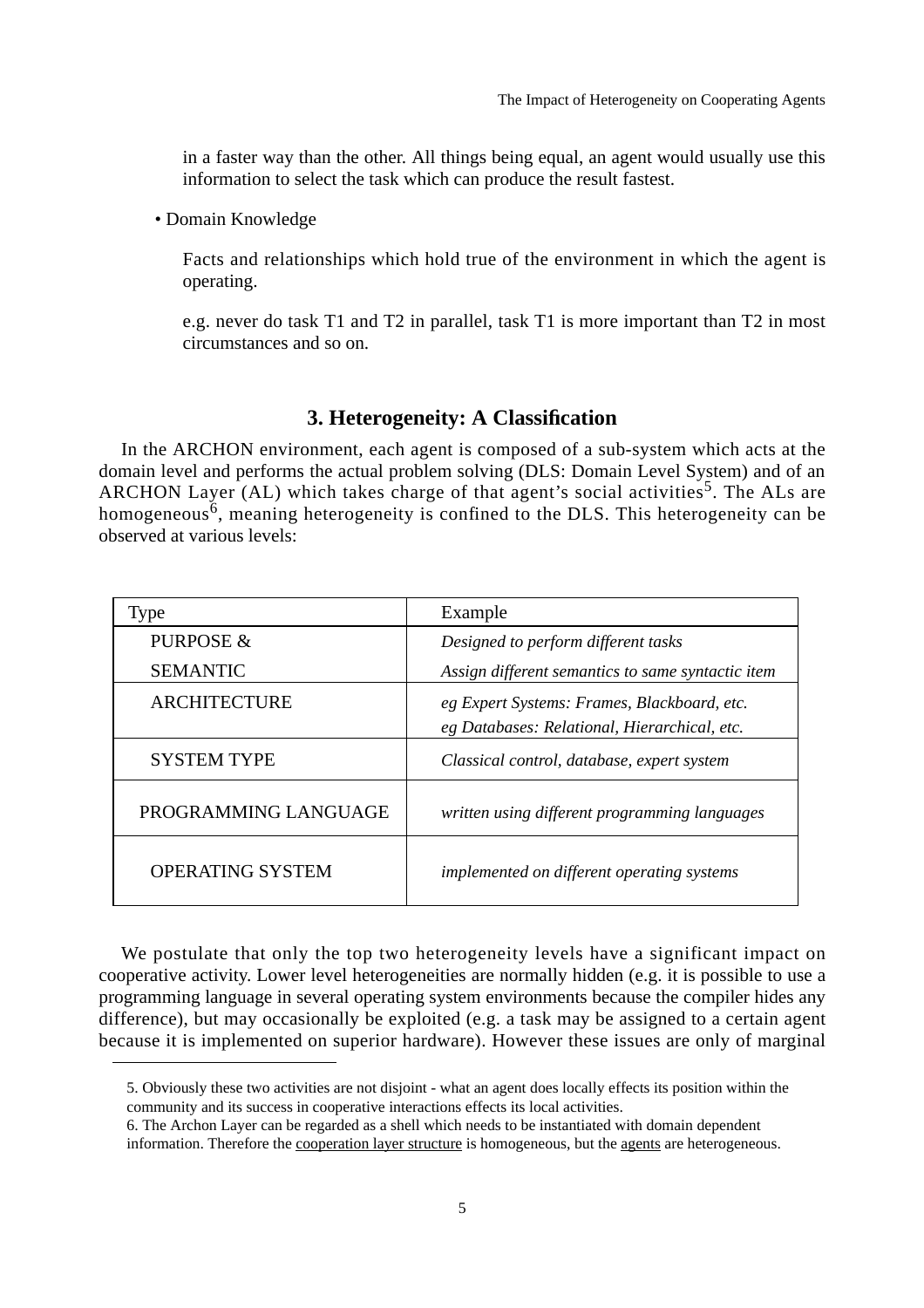interest for the discussion in this paper and will not be treated further.

#### **4. Heterogeneity and Cooperation**

There are two major types of cooperative interaction which can be identified in a multi-agent system: the first concerns which agents performs which tasks (the task allocation problem) and the second concerns the sharing of information (both results and observations on the outside world) between agents. Purpose heterogeneity is primarily concerned with the former type and semantic heterogeneity with the latter. This section investigates the impact of both types of heterogeneity on the cooperation process in terms of the information and reasoning requirements of the ARCHON layer.

By stating that purpose and semantic heterogeneities are relevant at the cooperation level, we mean they must be transparent to the AL if it is to coordinate the DLS's activities. Note that semantic heterogeneity impacts upon purpose heterogeneity at least at the level of tasks and "object of tasks" representation. Consider the following example: two robots A and B are able to move objects between rooms. Robot A has the primitive (move-blk agt blk roomX roomY) whilst robot B has the two primitives (move-light-obj agt obj roomX roomY) and (move-heavy-obj agt obj roomX roomY). In order for A to believe that there is some overlapping between his capabilities and those of B, A has to realise that his move-blk is equivalent to the two tasks movelight-obj and move-heavy-obj in B. This also implies that the concept of weight is present in robot B but not in robot A; also robot A may think in terms of "blocks" and robot B in terms of "heavy objects" and "light objects". Things become even more complex if fuzzy concepts such as heavy and light are defined differently in different agents. For the time being we assume semantic heterogeneity at the level of tasks (purposes) descriptions. As far as the description of the "objects of tasks" (e.g. block, heavy object, light object) is concerned, there must be a common understanding of such concepts amongst the cooperating agents (this is exactly the problem tackled in the semantic heterogeneity section).

#### **4.1 Purpose Heterogeneity**

The notion of overlapping tasks is central in this dimension: two tasks overlap iff they produce the same effect at the level at which they are observed (a task is intuitively defined as a unit of work). This means two tasks overlap even if the effect is obtained by different means - e.g. the task PRINT FILE defined as "the content of FILE is output on paper" may be realised in one instance via a LASER-PRINT and in another via INC-PRINT<sup>7</sup>.



<sup>7.</sup> Note that the definition of PRINT FILE is given in such a way that hardware heterogeneity is transparent at this level.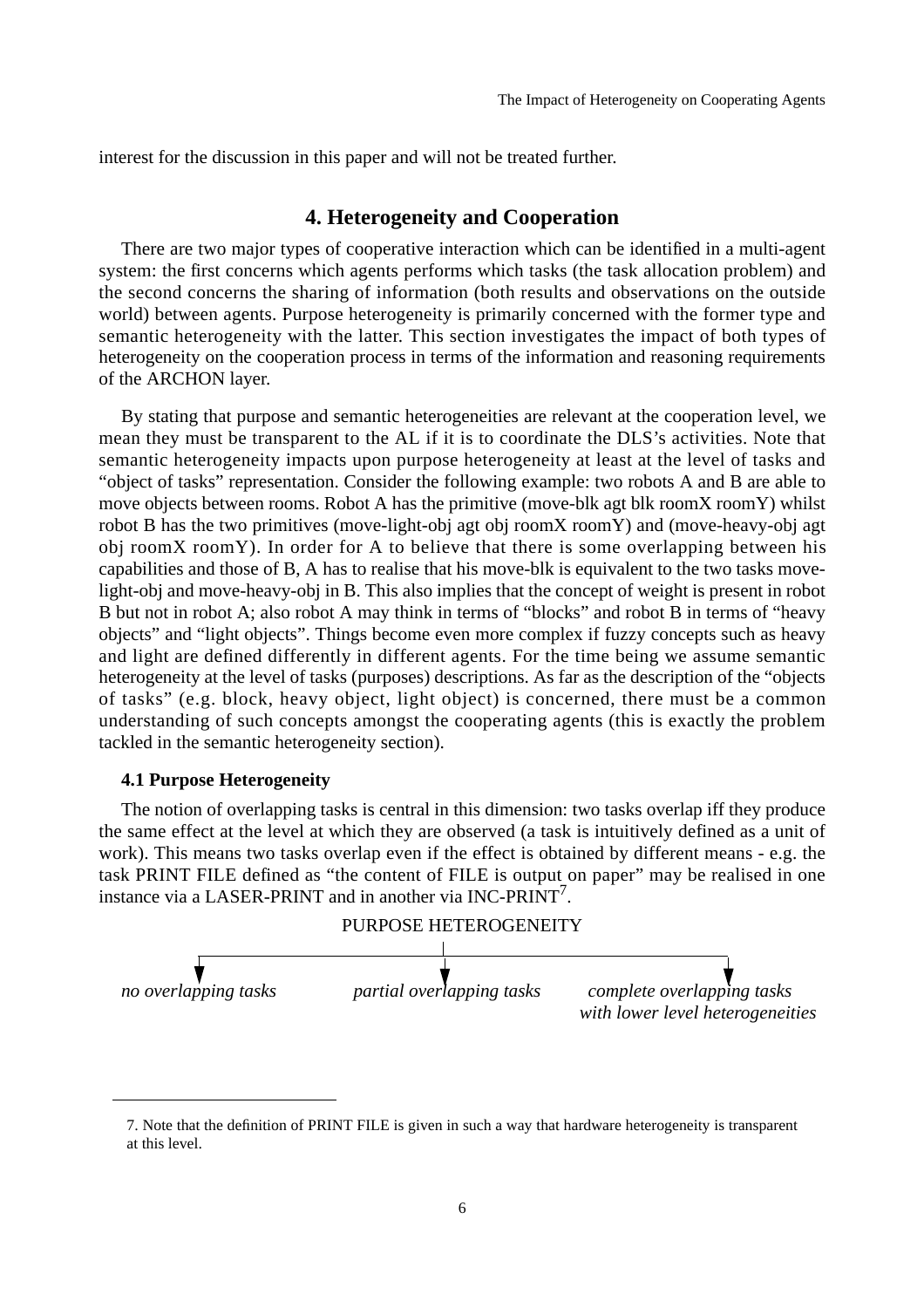Purpose heterogeneity is a measure of the replication (distribution) of tasks throughout the community - the three categories shown above represent all possibilities. We consider each alternative with the aim of demonstrating that the type of knowledge which needs to be represented at the ARCHON layer and the reasoning associated with this knowledge differs with each of the three options; thereby illustrating that this classification is a relevant consideration when designing multiple agent systems.

In situations in which there is no overlap in the tasks that can be performed, deciding which agent should be asked to complete the task is trivial as each task can only be performed by one agent. In such circumstances the important consideration is that of ordering agent's tasks with the aim of minimising the impact of dependencies between agents' activities<sup>8</sup>. To complete this process, the following knowledge is needed at the AL:

- which agent can potentially undertake a certain task (*capability knowledge*)
- what task-dependencies exist (*domain knowledge*) (i.e. execution of which tasks preclude/enable execution of others)
- what tasks other agents intend to undertake (*intentional knowledge*)

Knowing the first piece of information enables the unique agent which can perform the particular task to be identified, the other two pieces are needed to schedule activities so that potential conflicts can be dealt with and the most urgent services can be identified and given highest priority.

At the other extreme, task allocation in environments in which there is a complete overlap of tasks requires more sophisticated reasoning (eg which agents can perform the task "better", faster, with less consumable resource, etc.), but the dependency problem is less crucial (an agent can usually rely on others to perform critical tasks). Furthermore, all agents are able to reason about premises and consequences of task execution (we assume an agent which is able to perform a certain task also has this information), implying that task-dependencies are common knowledge. Such common knowledge enables agents to make assumptions about each others behaviour and needs. Under these circumstances, the knowledge required (over and above that detailed for nonoverlapping tasks) in order to decide which agent should be requested to perform the task is as follows:

• quality of the task performed by each agent (*evaluative knowledge*)

(e.g. agent1 performs task1 with the fastest algorithm, agent2 performs it most accurately, etc.)

• agents's status (workload, current activity, etc.) (*state knowledge*)

This overlap also means that mechanisms must be provided for determining whether a task should be performed locally or whether an acquaintance should be asked, what cooperation protocol (eg client/server, contract net) should be used to establish the cooperation, how many agents should be run that task (more agents implies greater reliability and speed but greater

<sup>8.</sup> Once a task has been allocated (through whatever mechanism), the recipient may decide to execute the task immediately or with some delay. This decision should be based both on the local activity (are other important tasks active at the moment?) and on the knowledge of the urgency of that task for the overall community's activity (is some agent waiting for the execution of that task? can a solution be achieved if the execution of the task is delayed?). We deal with these issues more thoroughly in [Roda&91].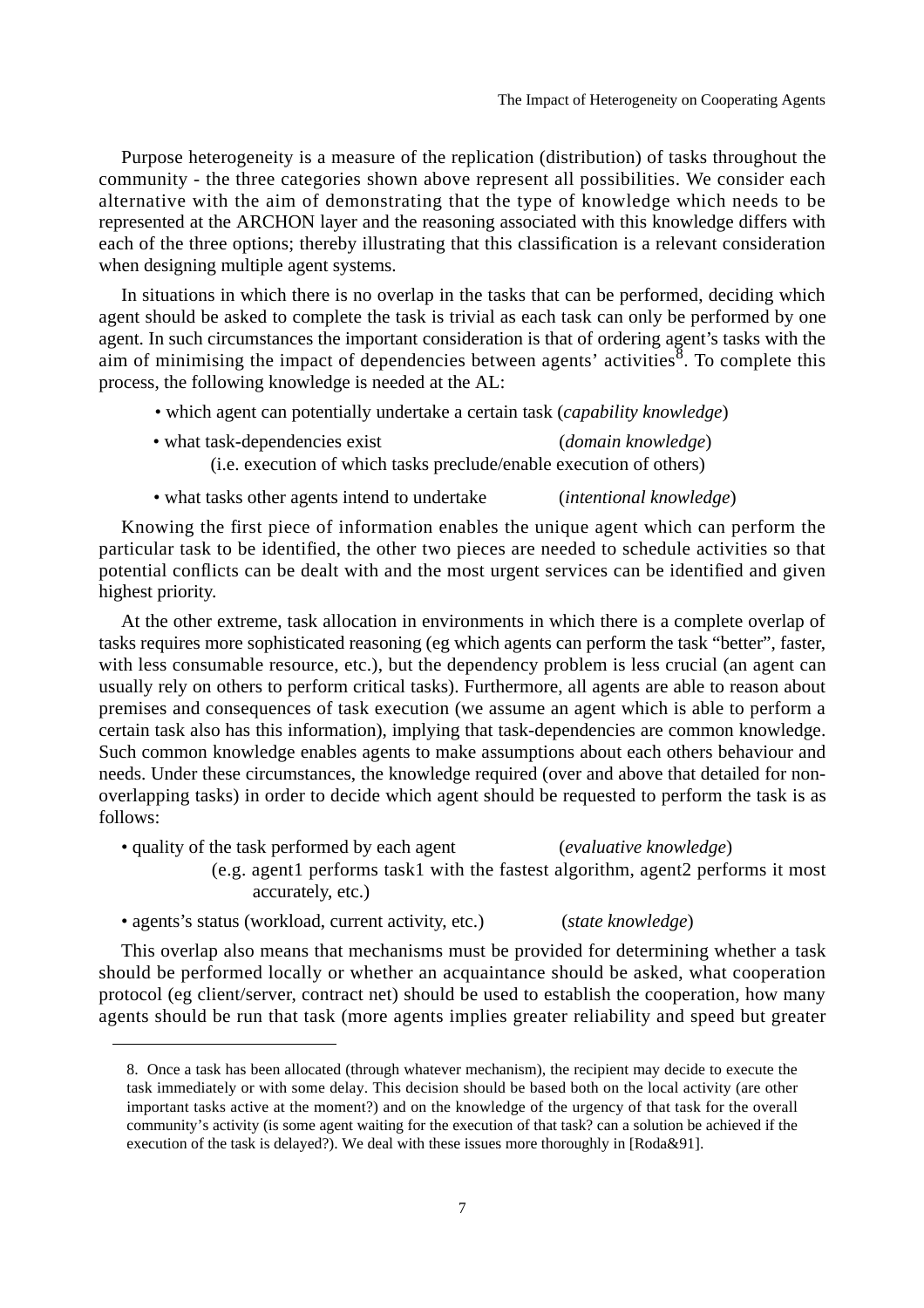overhead in ensuring consistency of results). None of these criteria are pertinent if a task can only be performed at one place within the community

If the domain is partitioned into partially overlapping tasks, sophisticated reasoning structures are required both for the task allocation problem and for intelligent ordering of tasks to minimise dependencies. Each agent may have to decide if it should perform tasks locally or pass them to other agents, but it may not posses all the knowledge to reason about the task (this missing knowledge should be supplied by the AL). As an example<sup>9</sup> of this latter case, assume a DLS is able to diagnose faults on a low voltage electricity network (LV-DLS), but it does not know that the low voltage network is fed from a high voltage network. Given a description of the network's symptoms the LV-DLS can produce a diagnosis. The AL of the LV-DLS is aware of another DLS which performs high voltage diagnosis (HV-DLS). Once the LV-DLS's diagnosis has been received, its AL will either check this against the HV-DLS diagnosis or ask the HV-DLS to supply one. In such circumstances, it is obvious that the AL needs significantly more information about the problem domain and about the activity of the DLSs than that needed in the case of homogeneous systems.

#### **4.2 Semantic Heterogeneity**

As the notion of a task was central to purpose heterogeneity, so "concept" is central to semantic heterogeneity. A concept can informally be defined as an entity which the agent represents in its encapsulation of the world. So in the electricity distribution example: transformers, substations, voltages, etc. are all examples of concepts. In what follows we are concerned solely with domain level concepts, although it is clear that cooperation level concepts do exist (eg notions of agent workload, current activity and areas of interest). As was the case with purpose heterogeneity, it is possible to provide exhaustive coverage using three categories:



Notions of semantic heterogeneity become important when agents want to exchange domain level information. Such interchange may be requested (eg the outcome of a task) or may occur spontaneously if the generator believes the information will be beneficial to the receiver.

If the agents are distributed in a way in which they have no overlapping concepts, then this type of interchange is pointless, the recipient will simply not understand (nor have any use for) any information it receives! It would not even be possible to transfer concepts between agents because there is nothing upon which such concepts could be described. Therefore if any degree of meaningful interaction is desired, there must be at least partially overlapping concepts (objects which can be understood, at some level, by two or more agents).

<sup>9.</sup> This is a real world problem taken from an ARCHON application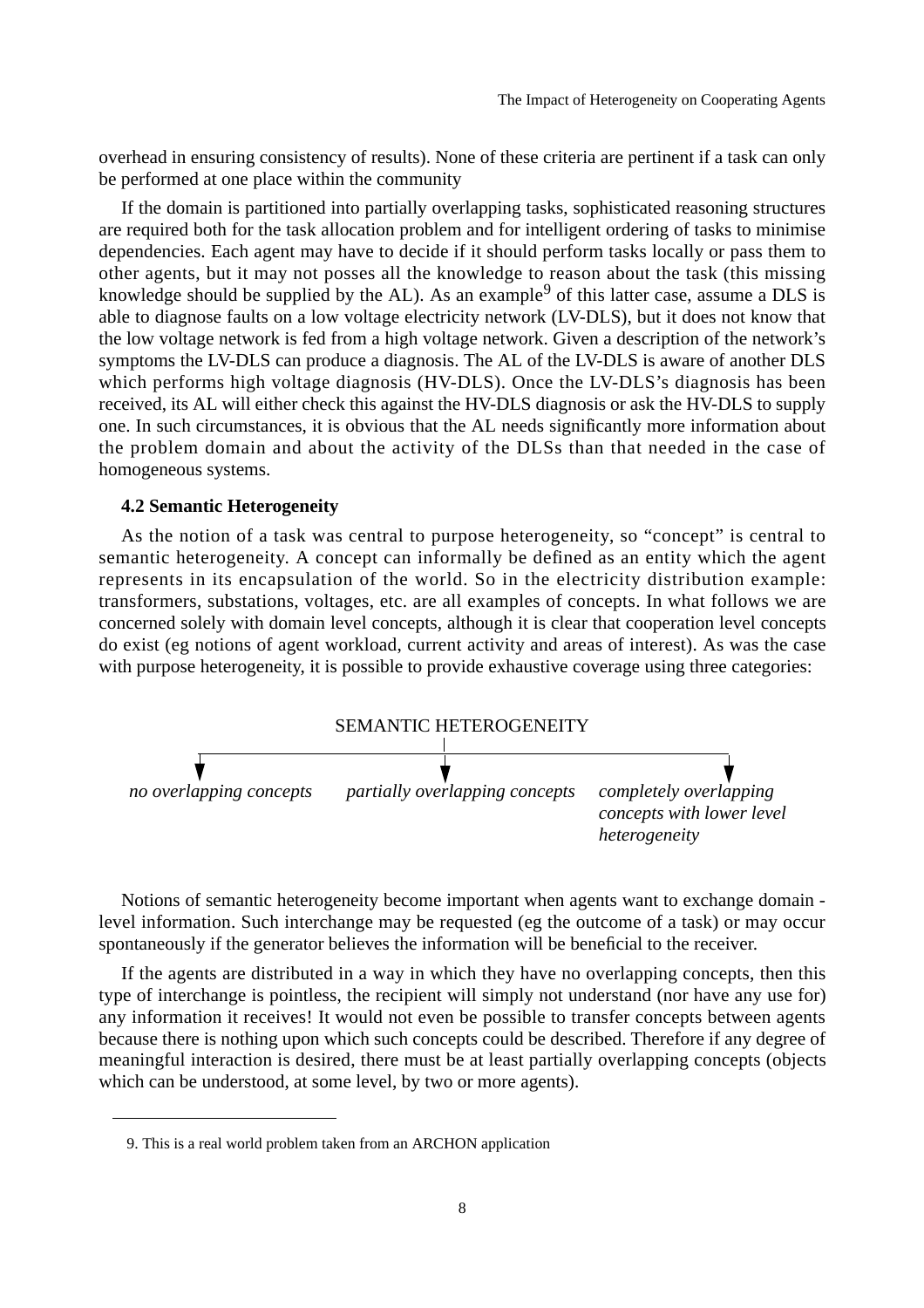If there is at least partial overlap, then it is possible for agents to interact at the level of exchanging values for such concepts. Such exchanges may serve to provide a value if one is not already known (saving computational effort and making it immediately available) or verify an existing value. However there is also the possibility of one agent "teaching" another new concepts, based on existing shared definitions - eg if two agents both understand the concepts of voltage and resistance and one of them is aware of Ohm's Law then it can teach the other about current. Such interchange requires the teacher to know what concepts the pupil is familiar with as well as their relationship to the new concept and it must be able to convey such ideas in a manner which is meaningful to the recipient.

With complete overlap of concepts between two agents, the only problems which arise are concerned with syntax. So somewhere in the interaction between American and English agents there would need to be translation from concepts such as candy, hood and sidewalk into sweets, bonnet and pavement respectively. This purely syntactic translation can be achieved by means of a dictionary (look-up table) which converts between the two languages; transformations may take place at the sender, the receiver or both if a common interchange language is used.

Merely knowing which concepts are understood by others is of little use unless metainformation is available to describe when and why the information is relevant. Without this additional information, exchange would either have to be random, total (all information exchanged) or non-existent. This meta-knowledge can therefore be regarded as the basis for intelligent information interchange.

### **5. Conclusions**

Within the DAI community there have been little concerted effort spent on analysing the effects of heterogeneity on the design and operation of cooperating multi-agent systems. However whilst attempting to develop real-size industrial applications for process control we were faced with the inescapable fact that such problems are inherently heterogeneous. This paper aims to bridge this gap, offering an abstract analysis, based upon practical experience. We have proposed a classification hierarchy and have given illustrations of the two forms of heterogeneity which have greatest impact on the cooperation process - these two being the way in which task capabilities are distributed between community members and also the degree of overlap of understanding of domain level concepts. We assume that, in real world applications, agents in a multi-agent system base their reasoning about interaction on some knowledge about their acquaintances. Whilst we believe that this knowledge is necessary we stress that it cannot be complete and consistent at all times during computation.

Components of this knowledge becomes particularly important in presence of certain types of heterogeneity. The amount and type of knowledge which agents need to maintain and update varies with the type of heterogeneity in the system. Furthermore, semantic heterogeneity has a strong impact on the amount of communication required for the agents to achieve agreements on the activity to perform and on the results obtained. In our implementations we have mainly dealt with purpose heterogeneity rather than semantic heterogeneity meaning that in our experiments the agents would understand what others asked them to do, or what data another agent required. Obviously agents cannot coordinate their activity if they have not a common understanding of each others activity (tasks). However, the level of detail to which this common understanding should be achieved is strongly dependant on the type of reasoning that is performed at the task